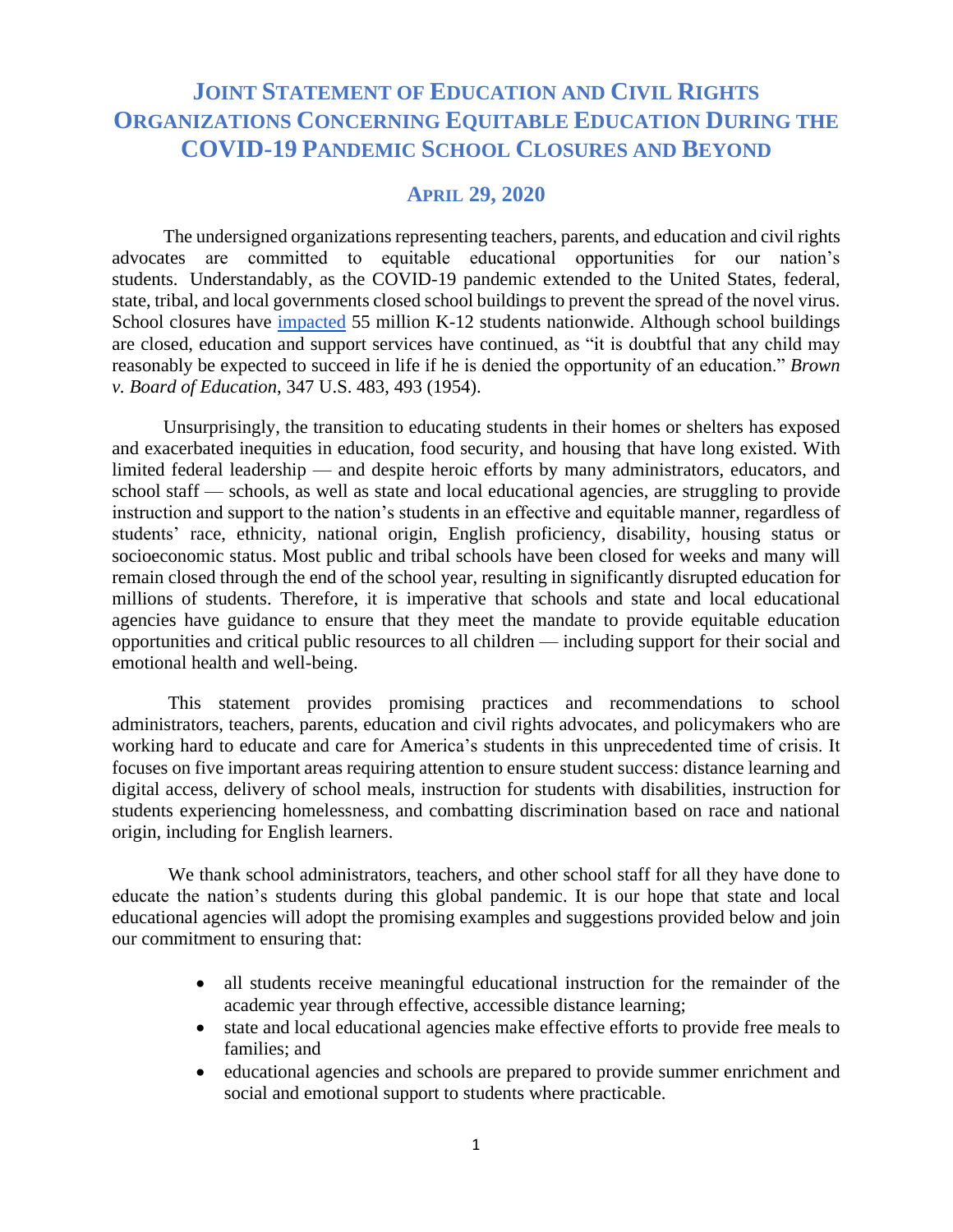#### **PROMISING PRACTICES AND RECOMMENDATIONS**

### **I. Distance learning and digital access**

 As states closed schools to prevent the spread of the COVID-19 virus, many state and local educational agencies have confronted the inequities of the digital divide with large numbers of students unable to participate in online learning due to a lack of access to broadband internet service or computers or limited English proficiency. To bridge the digital divide and provide alternatives to online learning, several school districts have taken creative steps, as highlighted below.

- [Austin Independent School District](https://www.austinisd.org/covid19/chromebooks) (Austin ISD) has retrofitted its buses with Wi-Fi capabilities up to 200 feet. These buses will be strategically positioned at apartments and neighborhoods identified as having the highest internet needs between 8:00 a.m. and 2:00 p.m. Austin ISD will also deliver Chromebooks as well as Wi-Fi hotspots to students in grades 3-7 in need of one or both. For students in grades 8-12, Austin ISD has an existing program that provides one device per student.
- [California's Department of Education](https://www.cde.ca.gov/ls/he/hn/guidance.asp) issued guidance and resources for school districts in the state, including guaranteeing funding and requiring all school districts statewide to provide distance learning (either online or through hard copy packets).
- The [Los Angeles Unified School District](https://spectrumnews1.com/ca/la-west/education/2020/03/16/lausd-partners-with-pbs--kcet-to-provide-education-to-students-at-home) has partnered with the Public Broadcasting Service to provide instruction to students through local television programming. Similar programs have launched in [Albuquerque Public Schools](https://www.aps.edu/news/coronavirus/aps-nmpbs-broadcasting-student-lessons-during-coronavirus-crisis) as well as in the [Washington,](http://www.whut.org/home/athomelearning/) [D.C.-Maryland-Virginia](http://www.whut.org/home/athomelearning/) region through a partnership with Howard University Television, Maryland Public Television, and WETA.
- [New York City Department of Education](https://www.newyorkled.com/nyc-working-with-apple-to-supply-300000-ipads-to-our-students-for-distance-learning/) (NYC DOE) is working with Apple to obtain and lend 300,000 internet-enabled iPads to students.
- [Binghamton University Community Schools,](https://www.binghamton.edu/ccpa/community/schools-initiative.html) which include 10 school districts, including in rural areas, are providing items to help fulfill students' and families' technology needs, including Chromebooks and Wi-Fi. They have also held virtual cafes for grandparents, who are primary guardians for students, to address remote learning questions. The schools distribute weekly newsletters with information for families, and they have used social media, texting, and telephone calls to communicate with families and students. Some community school directors conduct home visits (practicing safe social distancing) to families they have been unable to contact. The schools have a virtual drop-in for high school students who can ask questions for their families and receive support.

### Recommendations for Distance Learning and Digital Access

In addition to the promising practices offered above, we urge school districts to adopt the following:

• Local educational agencies (LEAs) and schools should provide training and/or technical assistance to teachers, parents and guardians who are not experienced in distance learning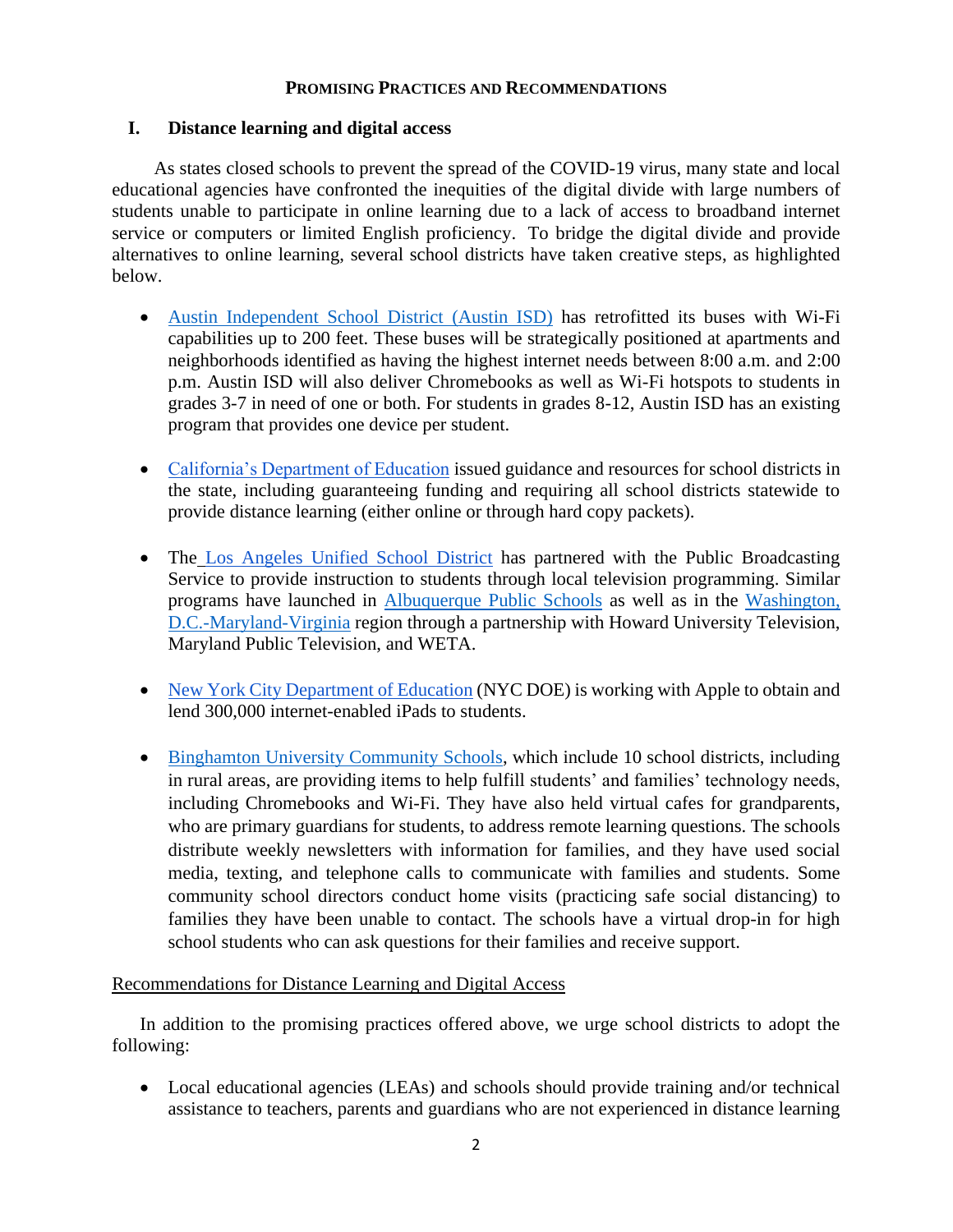methods, including use of technology. Support should be made available with accommodations for family members who are limited English proficient or have a disability.

- LEAs and schools should marshal their resources to facilitate distance learning. For example, they should donate or loan students whatever devices and instructional materials are available (e.g., laptops, iPads, desktop computers, portable white boards, textbooks). LEAs and schools should ensure that students' privacy is protected and provide devices and instructional materials in a language students understand.
- LEAs also may access newly available funding through the [federal CARES Act](https://www.ed.gov/news/press-releases/secretary-education-betsy-devos-authorizes-new-funding-flexibilities-support-continued-learning-during-covid-19-national-emergency) to purchase additional devices (e.g., personal mobile hotspots) to donate or loan to students who need them and to pay for students' and teachers' home broadband connections. Specifically, the Elementary and Secondary Emergency Relief Fund, as established by the CARES Act, should help improve overall connectivity and address other technology gaps for students. Furthermore, the distribution of devices and instructional materials should be centralized to prevent inequities between schools.
- School buses should deliver instructional materials and devices to students at stops along pre-existing school bus routes (while these buses are delivering school meals). The same school buses could pick up completed schoolwork. LEAs and schools should provide school bus drivers and other staff adequate personal protective equipment and other supports consistent with Center for Disease Control and Prevention's safety and health guidelines.
- LEAs and schools should track participation rates in distance learning. They should not rely exclusively on [online participation](https://www.edweek.org/ew/articles/2020/04/17/taking-attendance-is-tricky-during-coronavirus-closures.html?r=1020860629&cmp=eml-enl-eu-news1&M=59493572&U=1593416&UUID=ad758cba51c6668a7e6b42842ea31729) for attendance purposes due to some students' lack of access to internet services or other reasons for lack of participation. LEAs and schools should use assignment or project completion as an alternative for attendance purposes and conduct targeted outreach to students who are not participating to help those students overcome barriers to participation, rather than taking punitive measures.
- Teachers should continue to provide feedback to students, whether by emailing comments on how students performed on an assignment, calling each student periodically, mailing graded assignments, or having school buses drop off marked-up schoolwork at stops along pre-existing school bus routes. Assuming all students have access to internet services and appropriate technology, teachers should try and engage students regularly via videoconferencing.
- LEAs and schools should consider how to help students make up lost time, perhaps through voluntary, free summer school during the summer of 2020 and/or 2021. Even if students were to uniformly have a computer, printer, internet service, and a robust collection of instructional materials, there will still be students who do not have a home living environment that is conducive to learning. These students will not have equal educational opportunities via distance learning alone.
- LEAs and schools should engage in scenario planning now as to when it is safe to have instruction in school buildings and under what conditions, as there will not be a one-size-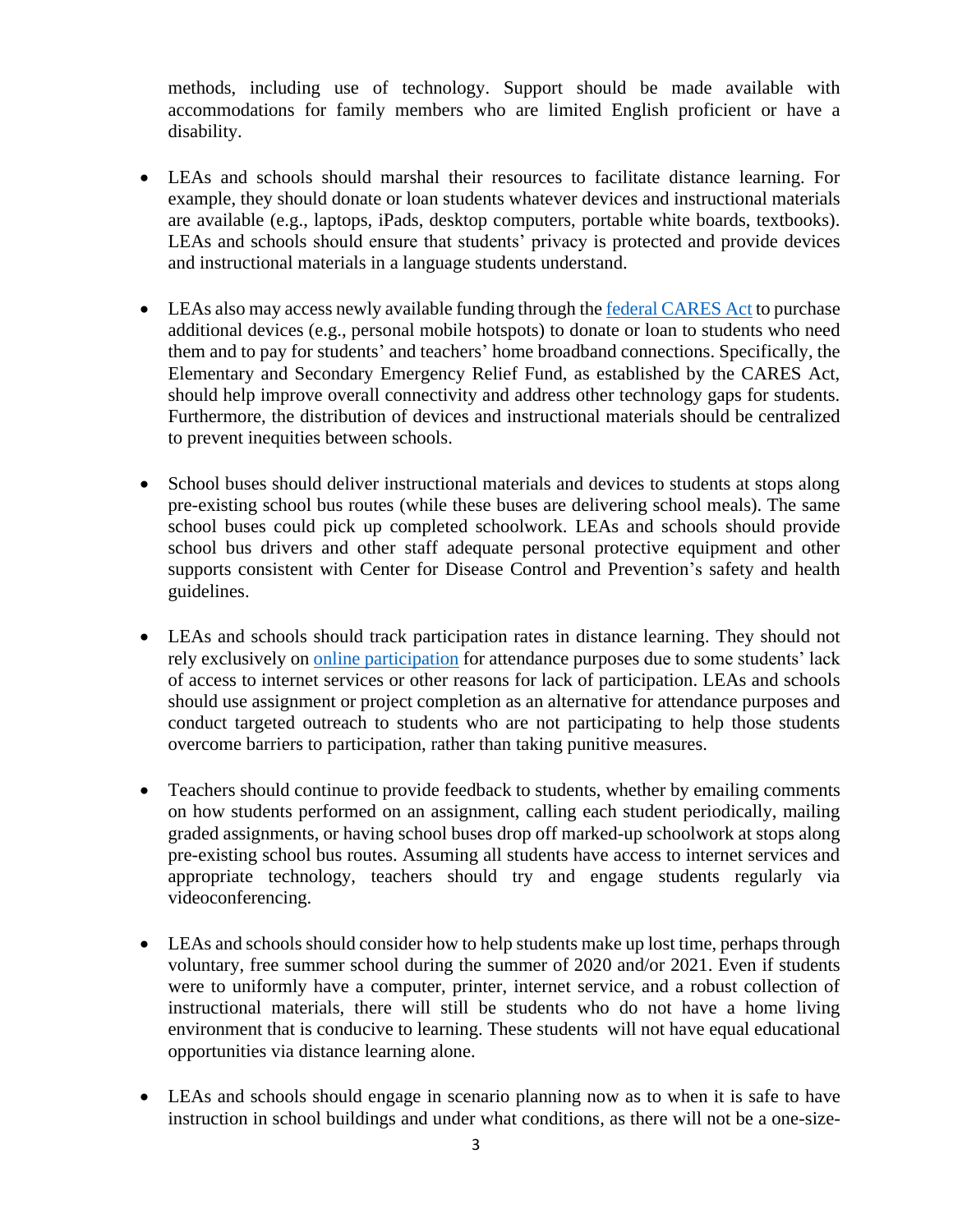fits-all date when all schools and services will reopen. LEAs should provide multiple means and resources to provide students an opportunity to engage in enrichment activities and make up what they missed.

- States and the Bureau of Indian Education should consider using additional funding provided by the federal CARES Act to compensate teachers for providing summer instruction.
- LEAs and schools should endeavor to develop and provide to students a curriculum for physical and relaxation exercises that can be safely conducted while at home, as well as social emotional learning.
- LEAs and schools should ensure technology is accessible to students and parents with disabilities, as well as English learners, including assistive technology where appropriate.

## **II. School meals**

 For many public and tribal school students, school meals are their only consistent source of nutrition each school day. School districts and the federal government have taken steps to remove barriers to access to meals during COVID-19 pandemic school closures. For example, th[e](https://www.fns.usda.gov/cn/covid-19-parents-and-guardians-waiver) [U.S. Department of Agriculture](https://www.fns.usda.gov/cn/covid-19-parents-and-guardians-waiver) has waived the requirement that schools serve students meals directly and instead allow parents and guardians to pick up school meals during school closures. Additionally, the [U.S. Department of Homeland Security](https://www.ferc.gov/media/coronavirus/Guidance-update.pdf) has advised states to consider as essential workers those individuals who serve school meals. Therefore, LEAs may deliver meals to students during stay at home orders. Individual LEAs have taken steps to ensure its students continue to receive school meals.

- [Midfield City Schools, Alabama](https://www.midfield.k12.al.us/Page/222) and [Duval County, Florida](https://dcps.duvalschools.org/Page/27642) School District provide school meals at "Grab and Go" meal distribution sites and by delivering meals to bus stops.
- [NYC DOE](https://www.schools.nyc.gov/school-life/food/free-meals) is providing three free meals per day for anyone who wants them, children, and adults alike, with no ID required at over 400 meal hubs across the city.
- [Brandywine School District, Delaware](https://de50000195.schoolwires.net/domain/5015) provides meals at various school sites and delivers meals via school bus to four community hubs in the community. To improve access, the district also provides families with the ability to [track the bus routes and](https://www.brandywineschools.org/Page/7703)  [schedule for meal](https://www.brandywineschools.org/Page/7703) delivery.
- [Laurens County School District](https://41nbc.com/2020/04/15/laurens-county-students-meals/) in Dublin, Georgia is providing seven meals for all children under the age of 18, regardless of whether they are enrolled in a district school, on Mondays and Wednesdays at twelve sites.

Unfortunately, some school districts have [ended](https://www.usatoday.com/story/news/education/2020/04/03/coronavirus-free-school-lunch-grab-and-go-delivery/5114622002/) school meal programs because workers have tested positive for the COVID-19 virus. While temporary suspension of meal programs is to be expected under these circumstances, we urge school districts to take steps to continue meal programs, such as providing personal protective equipment and plexiglass shields to workers who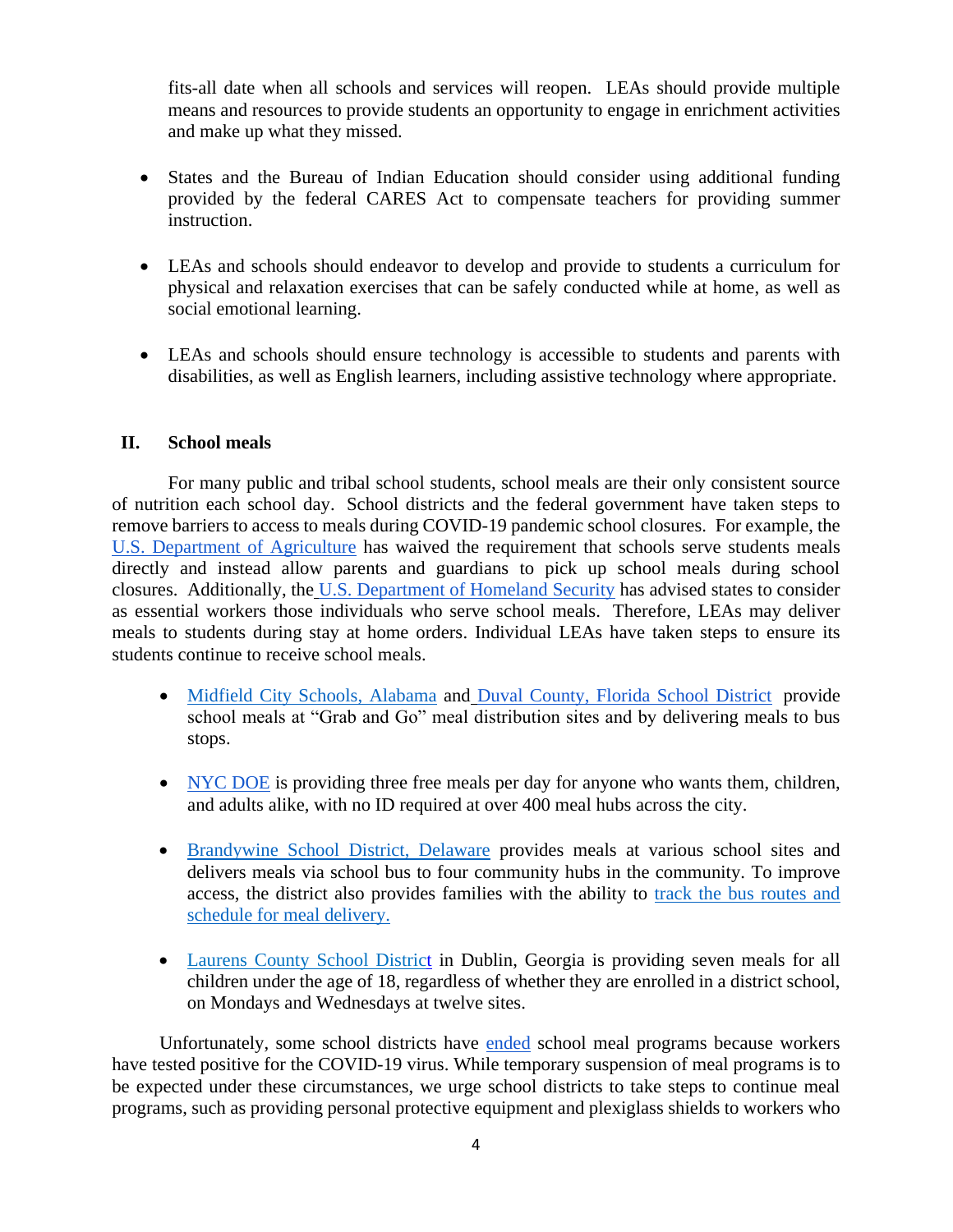deliver school meals. School service workers and the communities they serve should be protected by the same measures as other essential employees, including [grocery store workers](https://auburnpub.com/news/local/auburn-area-supermarket-employees-get-ok-to-wear-protective-equipment-due-to-covid-19/article_42340637-ed53-5afd-97f7-6997d5654183.html) and other food service and delivery workers.

Additionally, LEAs should remove any barriers to students receiving meals, including requiring identification or direct student pickup. These considerations should continue in relation to summer programs.

## Recommendations for School Meals

- Utilize [federal CARES Act](https://www.ed.gov/news/press-releases/secretary-education-betsy-devos-authorizes-new-funding-flexibilities-support-continued-learning-during-covid-19-national-emergency) stimulus funds to support/establish meal distribution efforts in LEAs and schools.
- Designate school service workers and other support personnel essential workers and provide them access to personal protective equipment to enable them to distribute meals safely.
- Incentivize community partnerships with grocery stores, farmers' markets, food banks, and other nonprofits to support school meal programs.
- Ensure that meals are accessible to all students by locating sites broadly throughout the school district or tribal territory and overcoming transportation barriers by delivering meals to eligible students.
- Encourage states to submit a **Pandemic EBT plan**, which will allow families whose children are certified to receive an EBT card with the value of school meals (\$5.70 per day that schools are closed) to purchase food for the household. The U.S. Department of Agriculture has approved the following states to operate the Pandemic EBT program – Massachusetts, Michigan, North Carolina, and Rhode Island.

# **III. Students with disabilities**

 [Federal law,](https://sites.ed.gov/idea/idea-files/supplemental-fact-sheet-addressing-risk-covid-19-preschool-elementary-secondary-schools-serving-children-disabilities-march-21-2020/) including the Individuals with Disabilities Education Act (IDEA), requires students with disabilities to receive a free appropriate public education and related services, such as speech or occupational therapies. Additionally, Section 504 of the Rehabilitation Act of 1973 prohibits federally funded programs from discriminating against individuals with disabilities, including students. These legal requirements and educational imperatives continue, even in the face of the current public health crisis. While school closures may present many challenges for students, families, and educators who are used to working together in-person, there are many examples of schools and districts working creatively to ensure that the needs of students with disabilities are met and they are not denied an education. Special attention is needed to ensure the rights of children with disabilities who are also English learners, low-income, or students of color are met.

• [Florida UCP Charter Schools](https://www.ucpcharter.org/covid19update) will be providing a customized Distance Learning program for its PreK – 12th grade students. This will include daily live lessons and virtual field trips/performances using Google Meet by teachers, "specials" and guests (i.e. legislators, local celebrities), classroom and individualized lessons using Google Classroom, and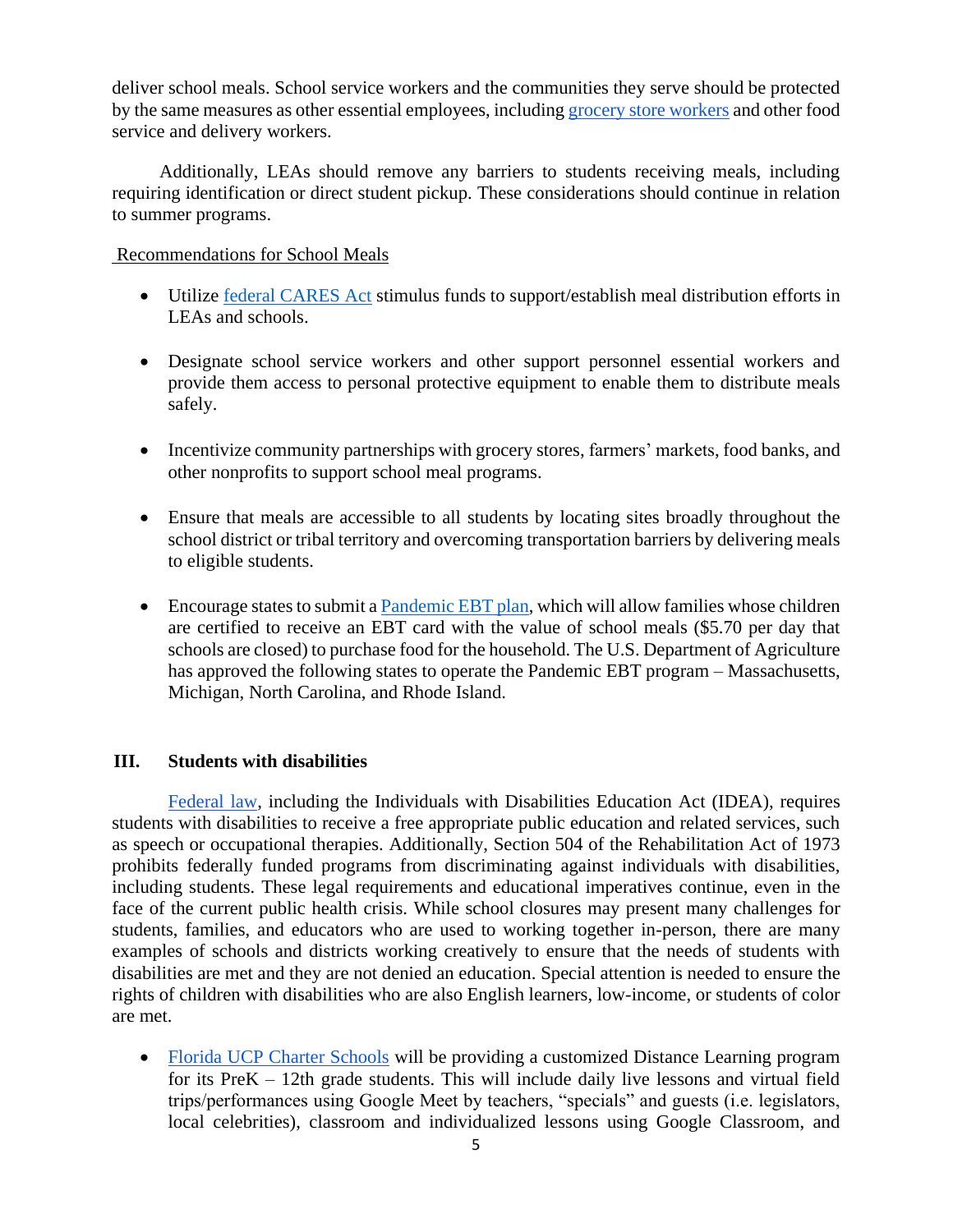remote occupational, physical, and speech therapies. Clinical Counselors will provide virtual therapy and behavior technicians will host virtual social skills groups and individualized virtual meetings with parents/students. Family Service Case Managers will conduct a weekly "check in" with families to provide any needed support/resources and school nurses will check in with students with health care needs.

- The [Ohio Department of Education](http://education.ohio.gov/Topics/Student-Supports/Coronavirus/Considerations-for-Students-with-Disabilities-Duri) is working to ensure students with disabilities receive educational services consistent with their Individualized Education Programs. Recognizing the challenges this may present, the Department has advised school districts to consider three questions in the delivery of special education services: "1. Is the activity essential? 2. Can the activity be done virtually? 3. If there is no other choice, then can the activity be done safely?" Consulting local health departments is advisable and encouraged.
- The [Manchester, NH School District](https://sites.google.com/mansd.org/msdremotelearning/home/parent-letter-remote-learning) set up a [link](https://sites.google.com/mansd.org/msdremotelearning/home) to access information regarding home instruction. There is a letter to parents (available in audio in multiple languages), and information about food delivery, lessons, and materials for elementary school. It appears Manchester is rolling out lesson plans by grade level, starting with elementary school. The letter to parents indicates that the district intends to provide services in students' IEPs and 504 plans, including possibly bringing small cohorts of students into the schools. Teachers will call parents. Meals and hard-copy materials are being delivered daily.
- According to a parent of the [Argyle Independent School District](https://aisdit.gitbook.io/covid/distance-learning#instruction-and-related-services) in Texas: "We are receiving online instruction through Google Classroom. The teachers are making videos or using WebEx to connect with students and have had great communication and availability. They are currently sending out information for "parent-focused speech therapy." Special Education teachers have modified assignments and hand delivered them to each student's home and are available remotely to help and answer questions.
- LEAs, schools, parents, and advocates may also consider emerging best practices for complying with federal disability law during COVID-19 school closures by visiting the National Center for Learning Disabilities website [here](https://www.ncld.org/wp-content/uploads/2020/04/Part-1-Providing-a-Free-Appropriate-Public-Education-FAPE.D3.pdf) and [here.](https://www.ncld.org/wp-content/uploads/2020/04/Serving-Students-With-Disabilities-During-the-COVID-19-Crisis-Spotlight-on-Policy-Practice-Part-2-Family-School-Collaboration.04072020.pdf) Practitioners and families can also find curated, searchable resources, access to experts, and examples from the field, provided by national organizations, [here.](https://www.educatingalllearners.org/)

# Recommendations to Effectively Serve Students with Disabilities

- LEAs and schools should develop a process for reaching out to families to assess each student's circumstance or new challenges that may need to be addressed in the home learning environment. Schools should develop a plan for regular, ongoing communication with families, in a language they understand, to monitor student progress.
- LEAs and schools should develop a process for involving families in all Individualized Education Program team meetings and decisions about the student's education needs, goals, and services that will be provided.
- LEAs and schools should ensure that specialized instruction and related services continue for students with disabilities to the greatest extent possible in whatever manner is most appropriate for the child, while maintaining health and safety standards.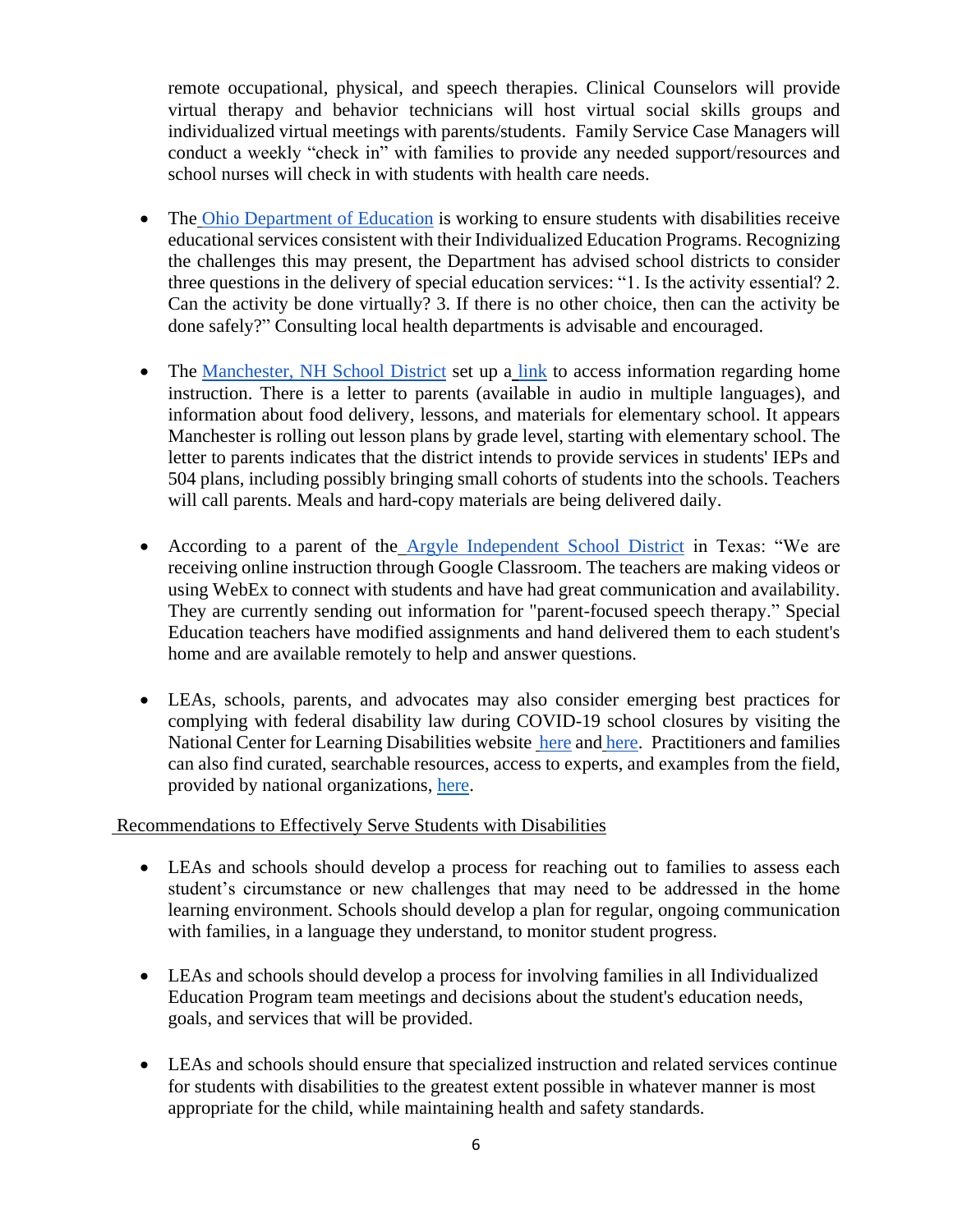- LEAs and schools should provide educators the tools and professional development to scaffold their teaching and ensure that their lessons are designed in accordance with the principles of Universal Design for Learning (UDL), offering multiple ways for students to engage. School districts should also provide opportunities to increase collaboration and communication among educators and service providers to evaluate students' needs and work together to make appropriate adjustments for students with disabilities.
- LEAs and schools should determine which needed services cannot be adequately or appropriately provided at this time and begin to plan for the provision of compensatory services as soon as possible.

## **IV. Students experiencing homelessness**:

 The federal [McKinney-Vento Homeless Assistance Act](https://www2.ed.gov/policy/elsec/leg/esea02/pg116.html) requires state and local educational agencies to remove barriers to the identification, enrollment, full participation, and retention in school for students experiencing homelessness. Students experiencing homelessness are those sharing the housing of others due to loss of housing, economic hardship, or a similar reason; living in motels, inadequate trailers, or campgrounds due to the lack of adequate housing; or residing in shelters, cars, public spaces, substandard housing, or similar settings. Preschool-aged children, unaccompanied youth, and migrant students living in those situations are also included. Every LEA has a homeless liaison who must implement the McKinney-Vento Act. State and local educational agencies have taken steps to ensure that students experiencing homelessness receive full access to instruction and other school activities during COVID-19 school closures.

- [The Ohio Department of Education](http://education.ohio.gov/Topics/Student-Supports/Coronavirus/District-and-State-Support-for-Homeless-Students-D) published guidance recommending LEAs increase the amount of their Title I, Part A set aside funding to support students experiencing homelessness, and allowing budget flexibility to help LEAs meet the needs of students experiencing homelessness.
- [San Antonio ISD, TX](https://www.saisd.net/page/covid-19) social workers have called all McKinney-Vento families to find out their current living situation and request back-up contact information. Also, the school district distributed a needs survey on its webpage, including a question to identify students who have lost their housing recently, so the district can do outreach based on this selfidentification.
- [Sumner School District, WA](https://www.sumnersd.org/domain/1346) reached out to local motels where families who are homeless from multiple districts are staying and provided resource information sheets. Also, Building Liaisons are checking in with all of their individual students and families. They are reaching out to them and working on individual issues.
- [Hernando County Public Schools, FL](https://www.hernandoschools.org/) is prioritizing McKinney-Vento students in the distribution of school-issued laptops and reaching out to all unaccompanied youth to ensure they have free Sprint phones and that they are following up on their basic and housing needs.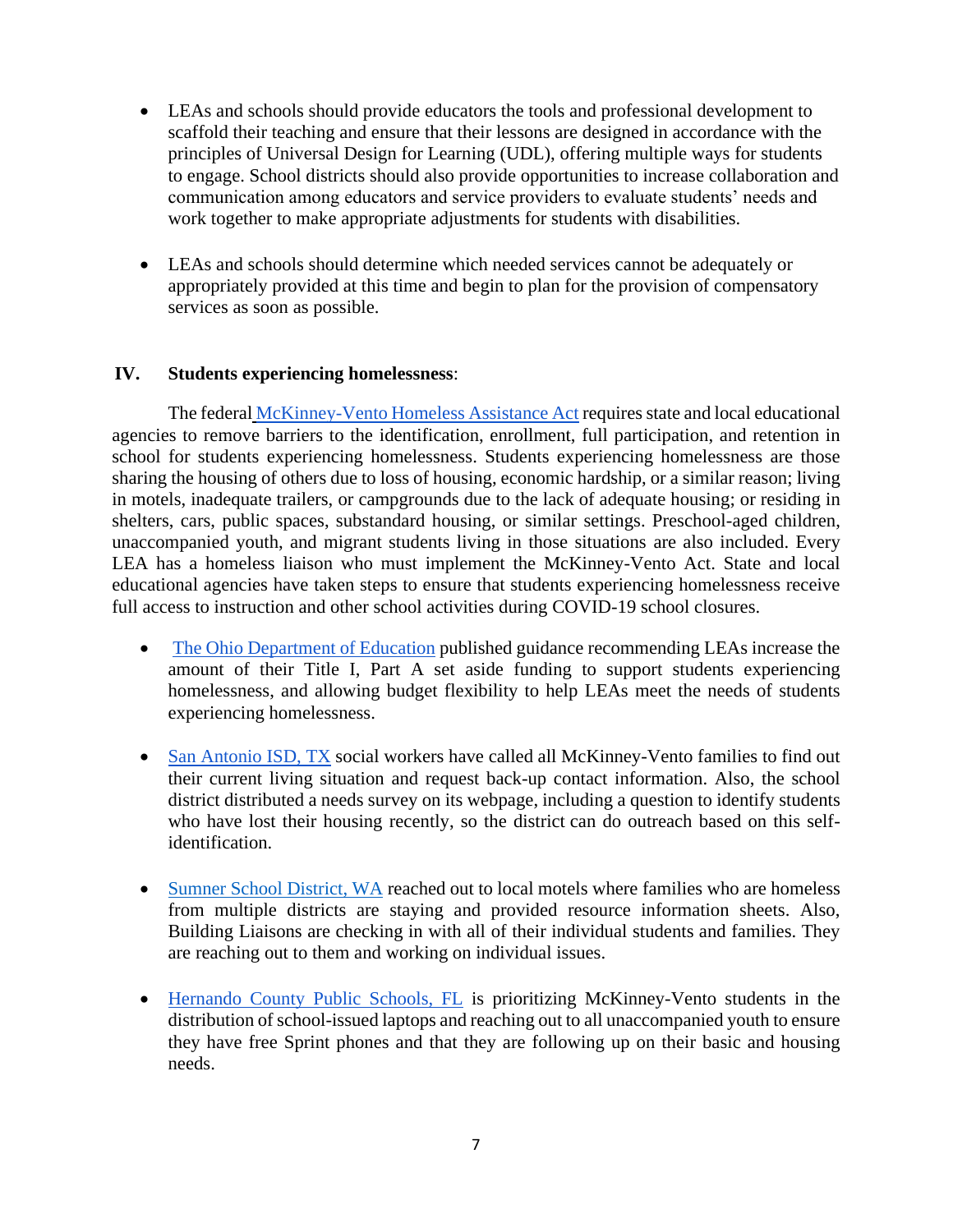- The [Community Partnership Charter School, NY](https://www.cpcsschool.org/) purchased pre-paid phones for their students in transitional housing and found that they are working well for access to digital instruction.
- The [nonprofit Win distributed 10,000 books](https://www.nytimes.com/2020/04/23/neediest-cases/first-book-school-closed-coronavirus.html) [donated](https://www.nytimes.com/2020/04/23/neediest-cases/first-book-school-closed-coronavirus.html) by the American Federation of Teachers to children living in its New York shelters. The nonprofit First Book plans to distribute about eight million free books to its network of educators and has already sent out about 1.7 million books to distribution hubs such as emergency feeding sites and homeless shelters.

### Recommendations for Students Experiencing Homelessness

Additionally, state, and local educational agencies should take the following steps to ensure services for students who are homeless:

- Continue to ensure implementation of the McKinney-Vento Act, including immediate enrollment, school stability, and full participation. Ensure that McKinney-Vento liaisons have adequate capacity and support to implement the law.
- Prioritize students experiencing homelessness for access to mobile hotspots and devices, remembering that many homeless students do not have access to computers, internet, or other digital methods of learning. For example, districts could use Title I or McKinney-Vento funds to provide internet access or devices to allow students to access digital learning or use public television to broadcast lessons rather than relying on internet access. Additionally, procedures for providing devices and connectivity must not require parent or guardian signatures for unaccompanied homeless youth.
- Ensure access to food, distance learning, and other school services, recognizing the unique challenges of homelessness. LEAs are using school bus routes to get food, technology, information, and other services into communities, rather than having pick-up spots that may be inaccessible. The USDA has also issue[d waivers](https://www.fns.usda.gov/sfsp/covid-19/covid-19-meal-delivery) to allow certain meals to be picked up and delivered by volunteers. LEAs also are providing gas vouchers and other transportation assistance to help students access pick-up spots and Wi-Fi.
- Set up processes to keep up with currently identified students experiencing homelessness and to identify students who may be losing housing during this difficult time. Requirements to identify and enroll students experiencing homelessness are still in effect and LEA McKinney-Vento homeless liaisons must ensure identification takes place. For example, school districts could conduct outreach through social media and at hotels, motels, campgrounds, and shelters; needs-assessment surveys on websites and via emails; and provide resources directly to students in homeless shelters.
- Make deliberate efforts to ensure unaccompanied homeless youth and preschool-aged children can access all available services, and to remain in contact.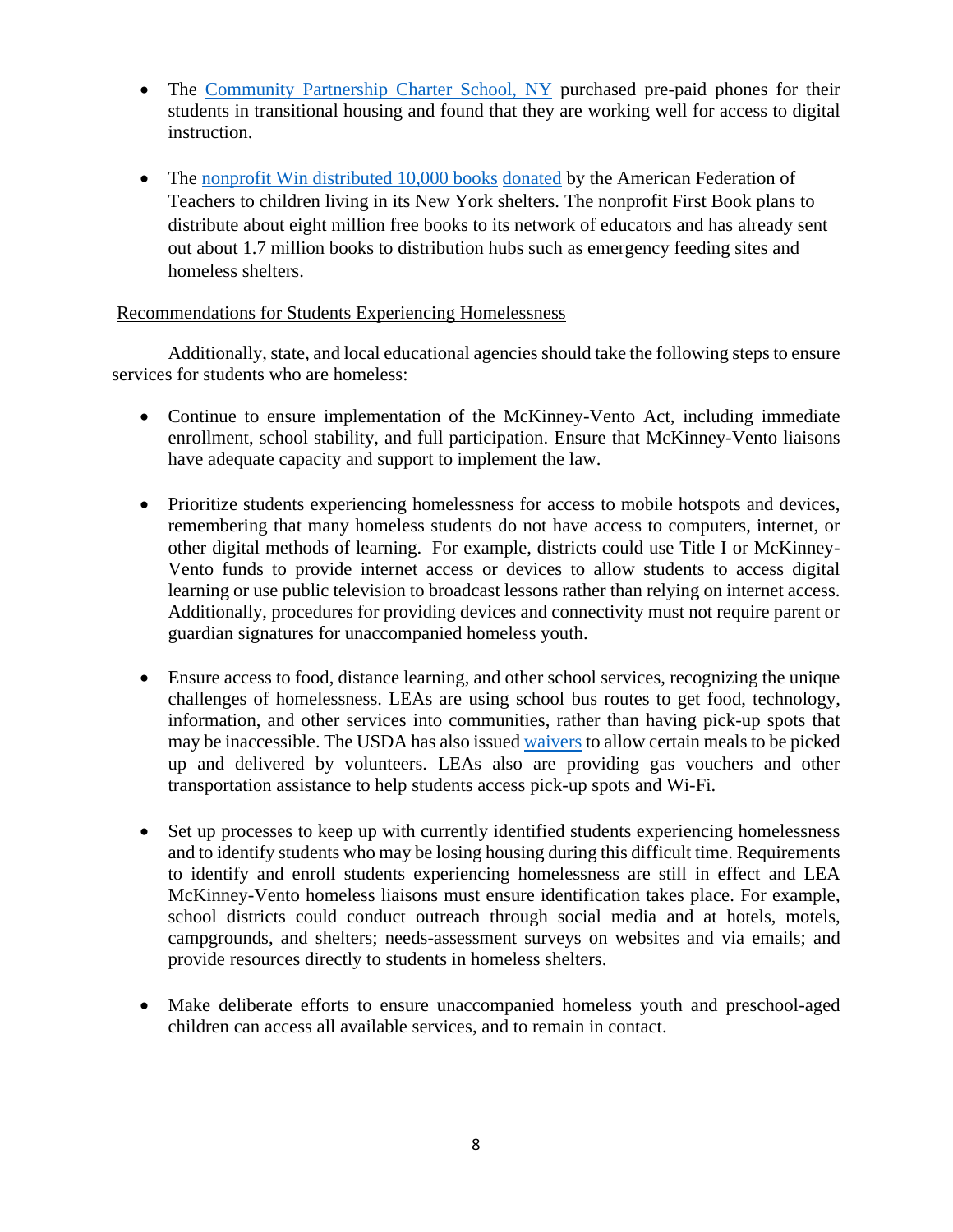## **V. Providing instruction to English learners and combatting racial, ethnic, and national origin discrimination**

 Titles IV and VI of the Civil Rights Act of 1964 prohibit racial discrimination by public and tribal schools and federally funded programs, including programs that have a discriminatory effect. Because students of color are more likely to have no internet access or transportation, it is crucial for school districts to be aware of and comply with these civil rights laws. Also, the Equal Educational Opportunities Act of 1974 requires equal educational opportunities for students regardless of race, color, national origin, sex, and English proficiency. During COVID-19 school closures, these federal laws remain in effect, and some federal, state, and local educational agencies are taking steps to comply with these laws. For example,

- [Dearborn, MI Public Schools](https://dearbornschools.org/home-learning-hub/) have reached out to English Learners and their families through distribution of Chromebooks, photocopying of books and other materials that students will need (in English and their home language), in addition to meal distribution. Teachers call families and make sure they have what they need. If they do not, teachers communicate with the English as a Second Language (ESL) Office within the school district to make sure students' needs are met. Teachers have a good system for reaching students via online learning and through phone consultations.
- The U.S. Department of Education [released a letter](https://content.govdelivery.com/accounts/USED/bulletins/27f5130) to education leaders reminding them of their obligation under federal civil rights laws to investigate instances of national origin discrimination, including bullying and harassment, against students perceived to be Chinese American or of Asian descent. For more information about how to combat discrimination related to COVID-19, please consider [these materials.](https://advancingjustice-aajc.org/covid19)

# Recommendations for Providing Instruction to English Learners and Combatting Racial, Ethnic, and National Origin Discrimination

- LEAs should support ESL teachers and others in reaching out directly to families of English learner students to identify and remove barriers to participation in remote instruction and identify ways for English language instruction to continue.
- LEAs and schools should continue to show leadership in fostering communities of respect and tolerance by ensuring that Asian American students and others are not subjected to bullying and harassment related to fears or misinformation about the COVID-19 virus.
- LEAs and schools under [school desegregation orders](https://content.govdelivery.com/accounts/USED/bulletins/27f5130) must comply with these orders during the COVID-19 pandemic and ensure that students have equal access to educational opportunities regardless of race.
- Nationally, students who experience exclusionary disciplinary actions ar[e](https://www.gao.gov/products/GAO-18-258) [disproportionately](https://www.gao.gov/products/GAO-18-258) students of color. LEAs and schools should take steps to ensure that students who were excluded from school through disciplinary actions prior to the COVID-19 school closures have access to instruction during the pandemic. In fact, school suspensions and expulsions should expire the day schools closed due to the COVID-19 pandemic.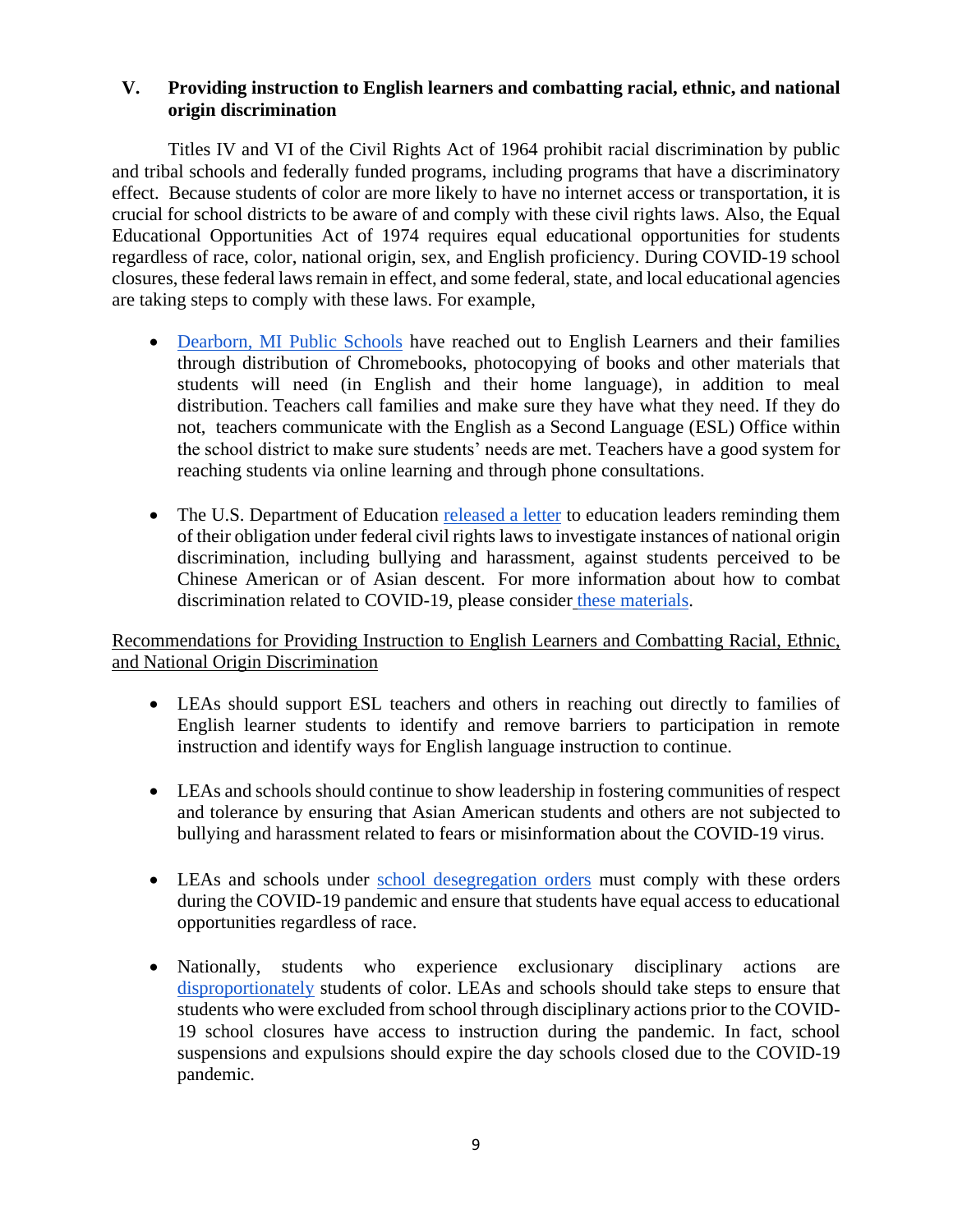• State governors, state and local educational agencies, and schools should allocate funding through the CARES Act to provide greater access to school counseling and other social and emotional supports as allowable expenditures. With the [disproportionately higher rate](https://www.washingtonpost.com/nation/2020/04/07/coronavirus-is-infecting-killing-black-americans-an-alarmingly-high-rate-post-analysis-shows/?arc404=true)  [of COVID-19 deaths](https://www.washingtonpost.com/nation/2020/04/07/coronavirus-is-infecting-killing-black-americans-an-alarmingly-high-rate-post-analysis-shows/?arc404=true) within the Black community, there should be careful consideration of how this will impact student health and student performance. LEAs and schools should leverage federal funds and other resources to provide short- and long-term support for students, and especially for Black children. For example, [Peekskill City Schools, New](https://www.peekskillcsd.org/Page/7907)  [York](https://www.peekskillcsd.org/Page/7907) have a "warm line" (modeled after a hot line) from 9 a.m. – 9 p.m. staffed with school social workers, counselors, and psychologists who deal with social and emotional learning issues families face. The schools make referrals for additional services if necessary and provide access to social and emotional learning resources to families in English and Spanish.

#### **Conclusion**

We appreciate the efforts of state and local educational agencies, including the teachers and staff, that are working hard every day to provide students with educational instruction and support. COVID-19 school closures present challenges to providing these services, but they cannot be allowed to prevent the equitable distribution of educational opportunities and resources to the nation's students. We urge state and local educational agencies to adopt the promising practices and suggestions in this statement and to generate best practices that respond to the needs of their respective communities and meet their obligations under the law.

Signed,

American Federation of Teachers

NAACP Legal Defense and Educational Fund, Inc.

The Leadership Conference on Civil and Human Rights

Advancement Project

Alliance for Excellent Education

Alliance to Reclaim Our Schools

CoSN – the Consortium for School Networking

Council of Parent Attorneys and Advocates

Dignity in Schools Campaign

Food Research & Action Center

Gwinnett Parent Coalition to Dismantle the School to Prison Pipeline

NAACP

National Center for Learning Disabilities